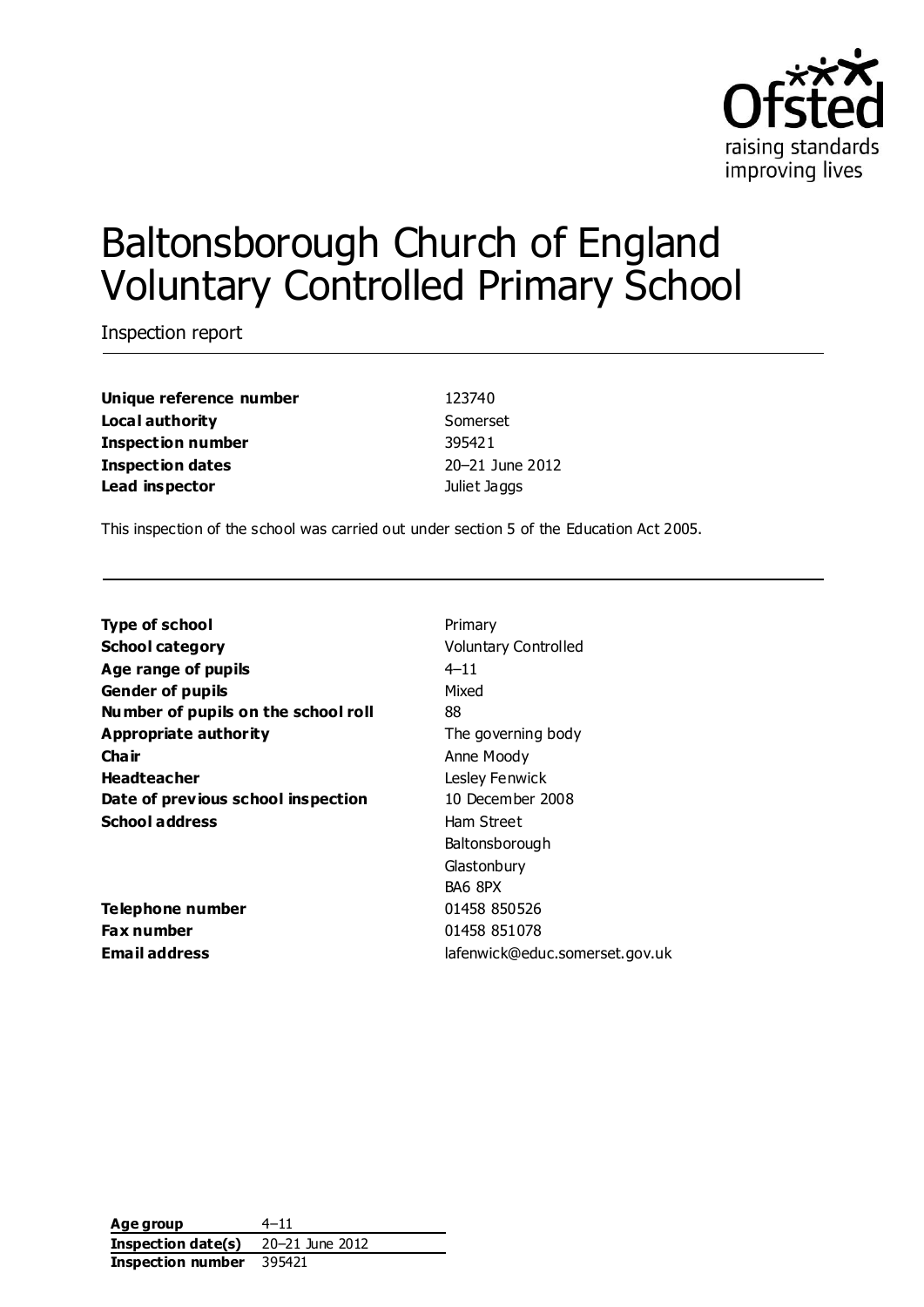

You can use Parent View to give Ofsted your opinion on your child's school. Ofsted will use the information parents and carers provide when deciding which schools to inspect and when.

You can also use Parent View to find out what other parents and carers think about schools in England. You can visit www.parentview.ofsted.gov.uk, or look for the link on the main Ofsted website: www.ofsted.gov.uk

The Office for Standards in Education, Children's Services and Skills (Ofsted) regulates and inspects to achieve excellence in the care of children and young people, and in education and skills for learners of all ages. It regulates and inspects childcare and children's social care, and inspects the Children and Family Court Advisory Support Service (Cafcass), schools, colleges, initial teacher training, work-based learning and skills training, adult and community learning, and education and training in prisons and other secure establishments. It assesses council children's services, and inspects services for looked after children, safeguarding and child protection.

Further copies of this report are obtainable from the school. Under the Education Act 2005, the school must provide a copy of this report free of charge to certain categories of people. A charge not exceeding the full cost of reproduction may be made for any other copies supplied.

If you would like a copy of this document in a different format, such as large print or Braille, please telephone 0300 123 4234, or email enquiries@ofsted.gov.uk.

You may copy all or parts of this document for non-commercial educational purposes, as long as you give details of the source and date of publication and do not alter the information in any way.

To receive regular email alerts about new publications, including survey reports and school inspection reports, please visit our website and go to 'Subscribe'.

Piccadilly Gate Store St **Manchester** M1 2WD

T: 0300 123 4234 Textphone: 0161 618 8524 E: enquiries@ofsted.gov.uk W: www.ofsted.gov.uk



© Crown copyright 2012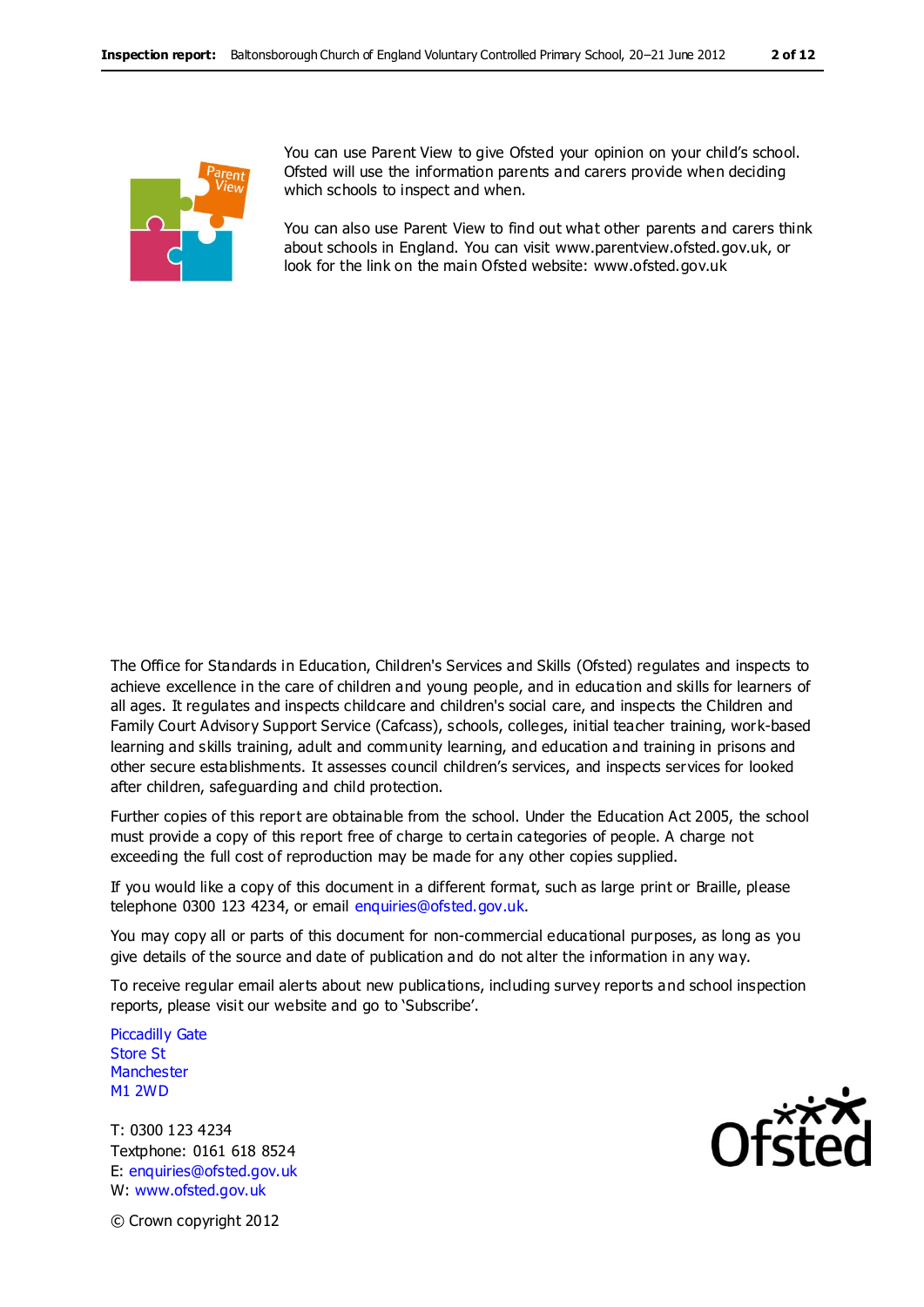# **Introduction**

Inspection team

Juliet Jaggs **Additional inspector** 

This inspection was carried out with two days' notice. The inspector observed teaching and learning in seven part lessons taught by four teachers. She held meetings with members of the governing body, staff and groups of pupils. The inspector took account of the responses to the on-line Parent View survey in planning the inspection and observed the school's work as well as looking at selfevaluation documentation, development planning, assessment information and safeguarding procedures. The inspector analysed 53 questionnaires received from parents and carers.

## **Information about the school**

Baltonsborough Church of England Voluntary Controlled Primary School is much smaller than most primary schools. The majority of pupils are of White British heritage. A smaller proportion of pupils than average is known to be eligible for free school meals. The percentage of disabled pupils and those who have special educational needs supported at school action is above average, with most of these pupils receiving support for moderate learning difficulties and needs associated with autism spectrum disorder. Since the last inspection, Year 2 pupils have been placed in a separate teaching group so that they are no longer learning alongside pupils in Key Stage 2. The school is a Food for Life flagship school and has gained bronze Food for Life status. It has recently been awarded the Healthy Schools Plus award. The school meets the government's current floor standards, which set the minimum expectations for pupils' attainment and progress.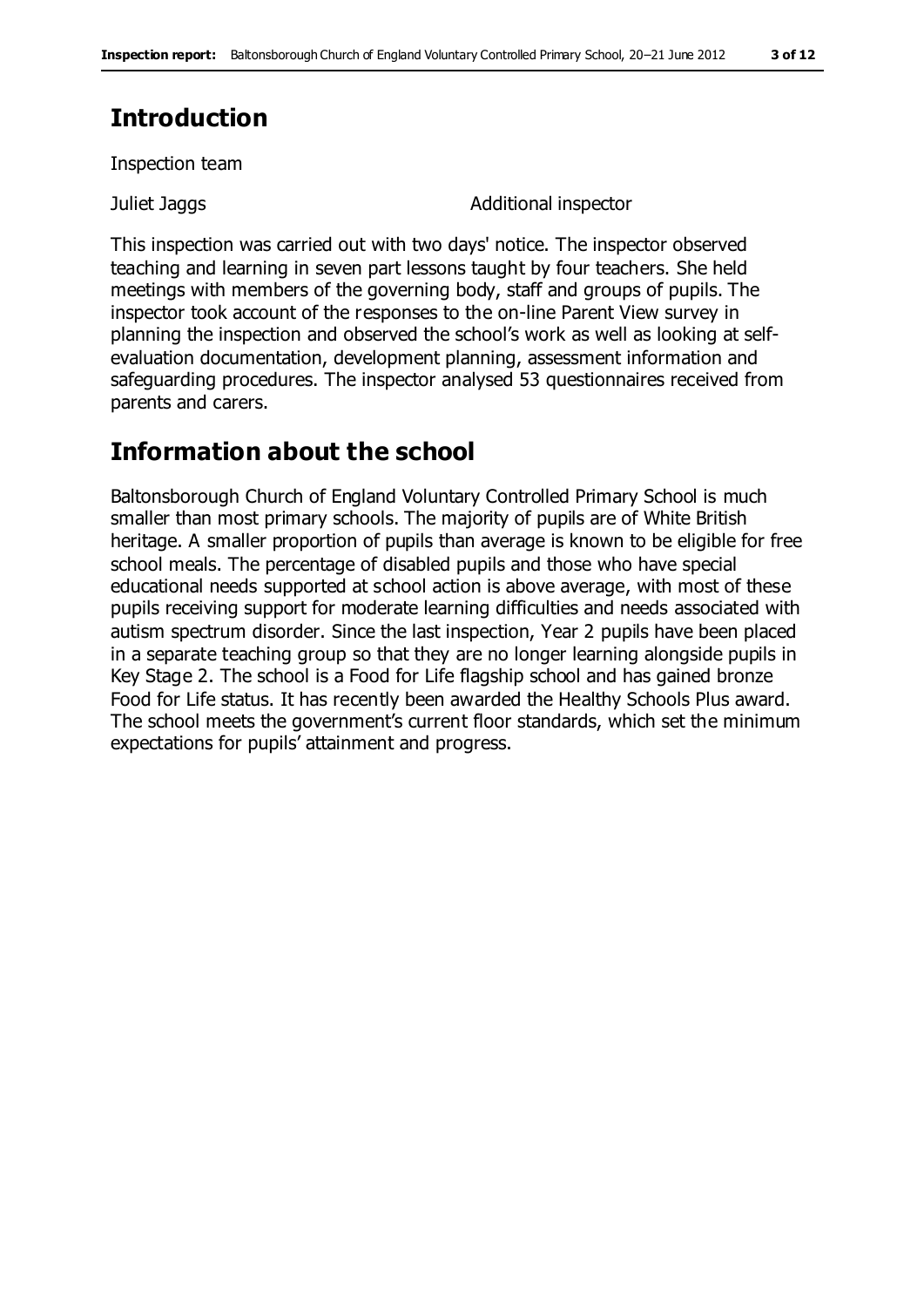# **Inspection judgements**

| <b>Overall effectiveness</b>     | 3 |
|----------------------------------|---|
|                                  |   |
| <b>Achievement of pupils</b>     | 3 |
| <b>Quality of teaching</b>       | 3 |
| Behaviour and safety of pupils   |   |
| <b>Leadership and management</b> |   |

### **Key findings**

- This is a satisfactory school. It is not yet good because inconsistencies in the quality of teaching mean that pupils' achievement is no better than satisfactory; in addition, there are shortcomings in the school's systems for identifying and tackling areas for development. Schools whose overall effectiveness is judged satisfactory may receive a monitoring visit by an Ofsted inspector before their next section 5 inspection.
- **Pupils'** behaviour is good and the pupils have positive attitudes to learning because there is a strong emphasis on their contribution to the school community. This promotes pupils' respect for one another as pupils alternate between leading their peers and following the leadership of others. Pupils feel extremely safe in school.
- Teaching is satisfactory. Teachers have good subject knowledge and plan conscientiously to meet the needs of pupils in their classes, but pupils are not always made aware of what steps they need to take in order to succeed. Teachers' questioning does not always extend pupils' knowledge and sometimes too much emphasis is placed on the techniques for completing exercises rather than on developing pupils' understanding.
- Children's skills when children join the school are typical of those expected for their age. Although the curriculum provides a range of interesting learning experiences that take advantage of the school's rural setting, the focus on literacy and numeracy has not been stringent enough. Pupils' progress is satisfactory and their attainment in both English and mathematics is average by the time pupils leave the school.
- Leaders and managers know the school well and they have made a concerted effort to address inconsistencies in pupils' performance. Staff performance is managed satisfactorily and teaching has benefited from a recent focus on provision in mathematics. Nevertheless, the school's systems for determining where more detailed improvements are required are underdeveloped so refinements take longer to introduce.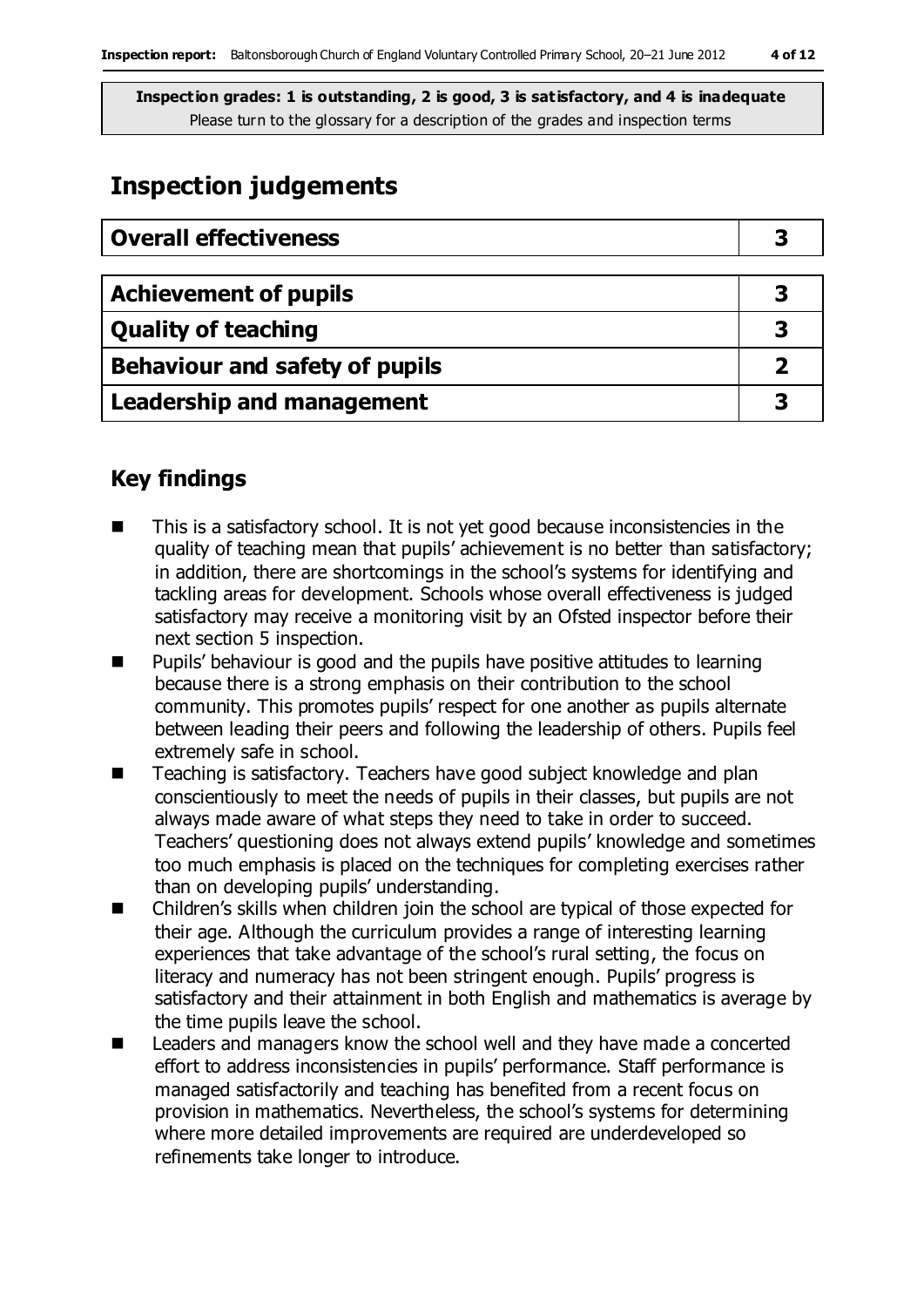### **What does the school need to do to improve further?**

- Accelerate pupils' progress and raise attainment in English and mathematics to above average levels by:
	- making pupils aware of the purpose of their learning so that they can  $\equiv$ more readily understand concepts and apply them independently
	- reviewing targets more frequently with individual pupils so that they have an accurate view of their own level of performance and can begin to take responsibility for managing their progress
	- providing children in the Early Years Foundation Stage with more choices for learning, both inside and out of doors.
- Improve the quality of teaching so that it is good or better by:
	- making pupils aware of the criteria for success in lessons so that they can  $\equiv$ assess their progress and understand what they need to do to improve
	- using a variety of questioning techniques so that pupils have more opportunities to think about their learning in different ways and to consolidate their understanding by expressing ideas in their own words
	- including more developmental comments when marking pupils' books so  $\equiv$ that they help pupils understand how to improve.
- **IMPROVE THE GUALITY OF LEADER SHOW THE MANGEMENT CONCRETE INC.** 
	- reviewing the work of the school more systematically so that these findings can be evaluated and used to identify and tackle quickly areas for improvement
	- developing the role of middle leaders so that they can play a greater part in managing and supporting the work of their colleagues.

### **Main report**

#### **Achievement of pupils**

Pupils learn well when they work with a partner to solve puzzles. For example, in one Year 2 lesson in which pupils were learning how to interpret mathematical word problems, two pupils deduced that for a number of items to be shared equally between two people, the original total would have to be halved. They were then able to calculate the answer correctly and demonstrate that they had understood the concept by volunteering their own example to illustrate it. When pupils are able to make suggestions about their learning, this sustains their enthusiasm. For example, pupils in Years 5 and 6 wanted to find out about, and then bake, traditional Greek buns in support of their topic work on the Olympics. Pupils were able to draw on this experience to write more vividly about life in Ancient Greece. Pupils make slower progress in some lessons where they are not made fully aware of the purpose of their learning; in such lessons, teachers rely on routines for learning and pupils complete repetitive tasks based on worksheet activities, unable to apply knowledge so that they can work more independently.

Children join the Early Years Foundation Stage with a range of skills and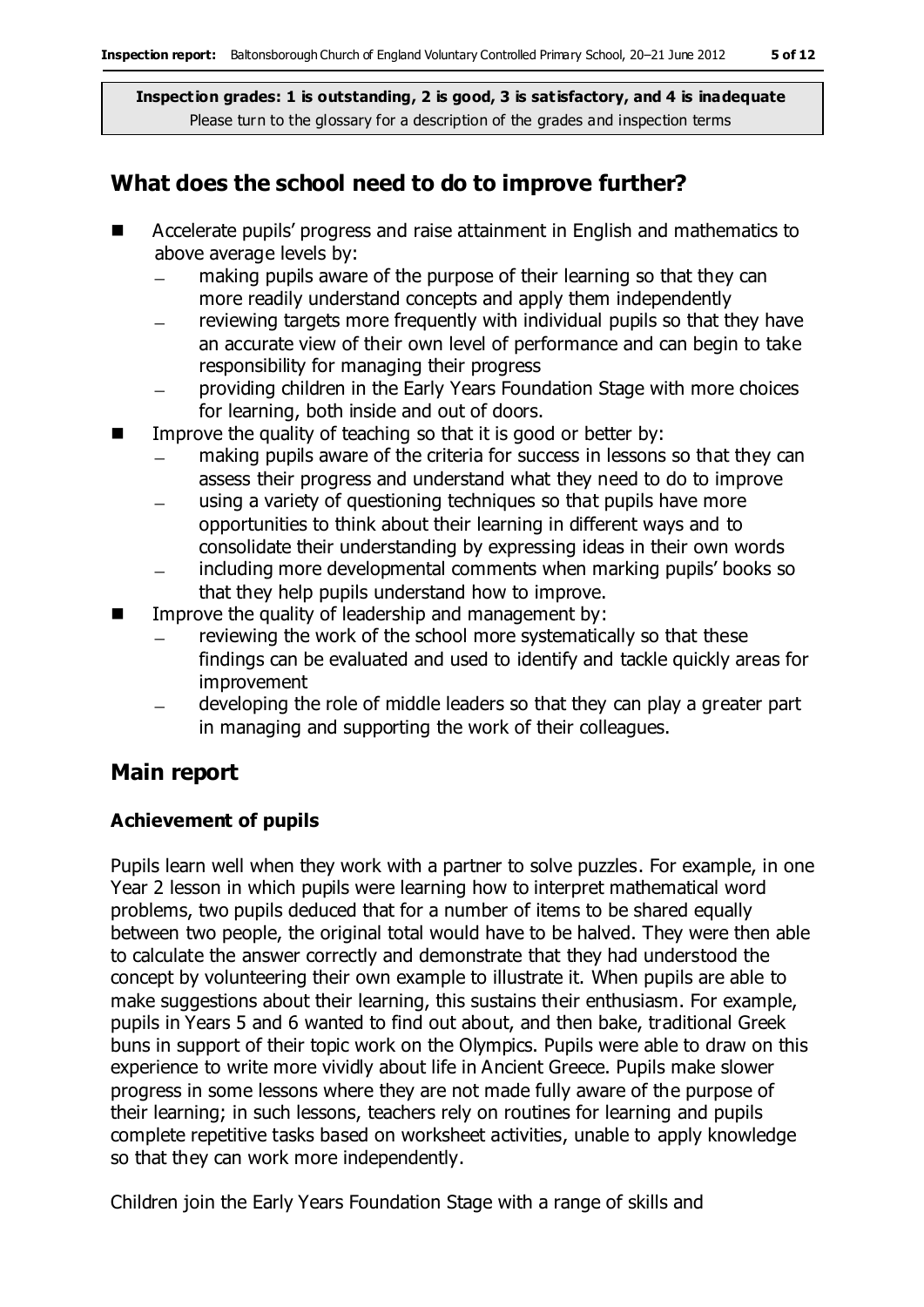competencies which are typically in line with expectations for their age. There is not always enough variety in the choice of activities planned for them between the indoor and outdoor areas. Children make satisfactory progress, but opportunities for them to learn by pursuing their own interests are limited.

By the end of Key Stage 1 most pupils know their letter sounds and are able to decode words independently so that attainment in reading by the end of Year 2 is broadly average. Pupils make satisfactory, rather than good, progress in reading through the school because their book selections are not always carefully monitored and do not provide the level of progression necessary to sustain good progress. Parents and carers who returned questionnaires commented that enrichment activities had motivated their children to learn, but a few added that they had not made enough progress because they did not always find the work challenging. Pupils know their targets, but they are referred to rarely and so do not provide a useful guide against which pupils can measure their own progress.

Progress has been uneven, particularly at Key Stage 1 and in mathematics, throughout the school. Important changes made by school leaders to address both of these issues have had a positive impact and pupils in Year 2 have benefited considerably from being grouped in a separate class. The whole school initiative to improve attainment in mathematics by making the calculation policy more consistent has been effective. Pupils make satisfactory progress across the school so that by the time they leave, their attainment, including in reading, is broadly average. Disabled pupils and those who have special educational needs are provided with adequate support to enable them to progress at the same rate as their peers. Other groups of pupils, including boys, girls and those of different ability levels, also make satisfactory progress.

#### **Quality of teaching**

The quality of teaching is satisfactory over time, which does not support the views of parents and carers who believe it to be better. Most teachers organise lessons to include a variety of activities appropriate to the needs of different groups of learners in the class. In some lessons, planning for disabled pupils and those who have special educational needs is thoughtful. For example, in one good session the teacher introduced puppets so that pupils with speech and language needs were able to demonstrate their understanding of the Trojan Horse in a group role-play activity. This level of support is not consistent, however, and overall, the teaching of disabled pupils and those who have special educational needs is satisfactory.

Teachers have good relationships with their pupils and manage their classes well. They promote pupils' personal development well. Sometimes opportunities are missed to capitalise on pupils' sensible attitudes by encouraging them to take more responsibility for their learning. Pupils are not always made aware of the purpose of their learning at the beginning of the lesson or how they will be able to measure their success during it. Although the marking of books is conscientious, references to these criteria and developmental comments are too often missing from teachers'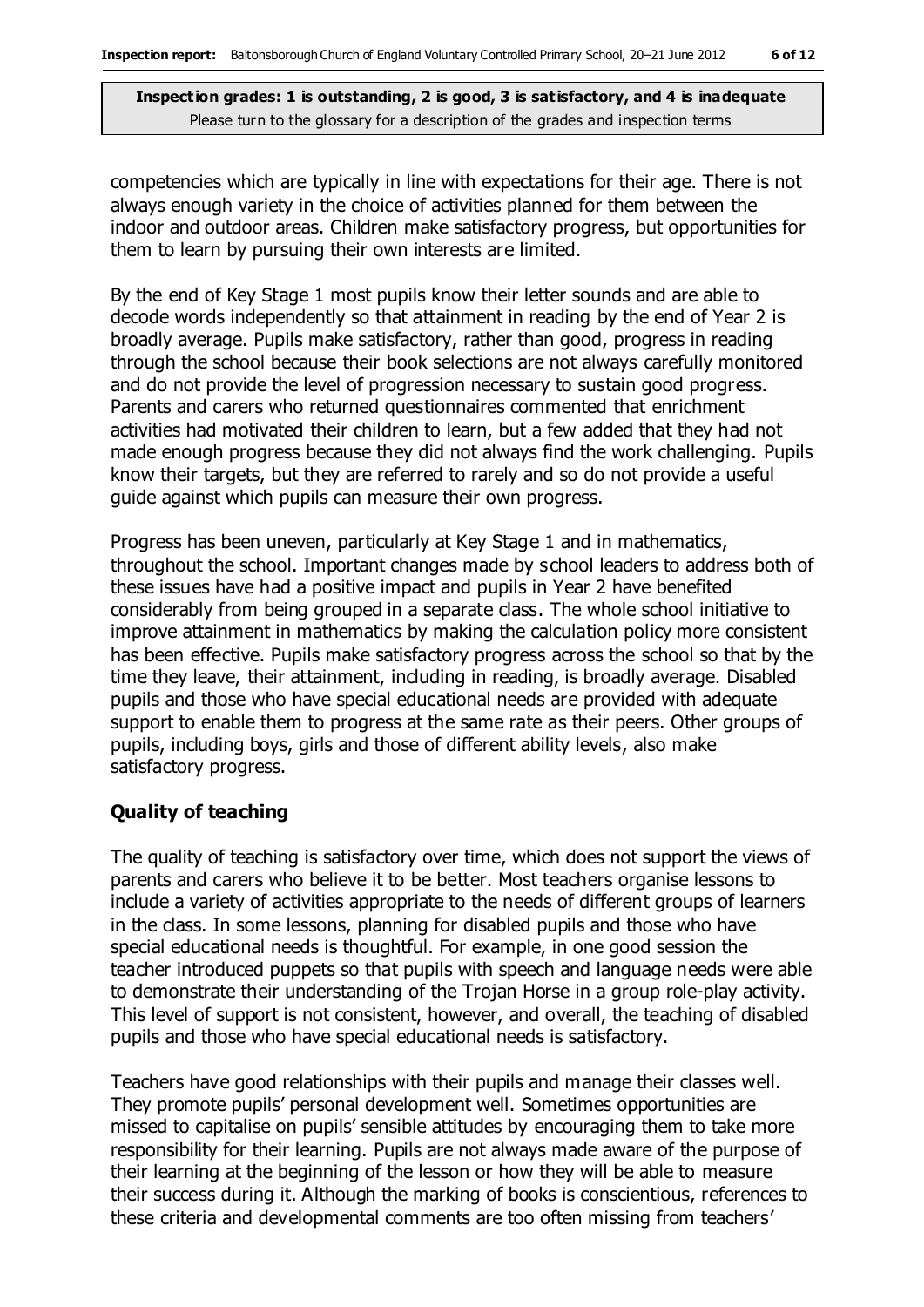marking in exercise books. Consequently, pupils have few opportunities to reflect objectively on the progress they are making or to identify for themselves how to improve. Some teachers overemphasise the method for completing tasks so pupils work accurately but they fail to understand underlying concepts in numeracy and literacy. Difficulties arise for these pupils when they forget the mathematical procedure or the grammatical pattern so they are unable to progress independently.

In some lessons teachers use questioning effectively to consolidate pupils' learning and deepen their understanding. However, in some lessons, the questions teachers ask often require single word answers that emphasise a methodical approach to learning. There are not enough challenging open questions so pupils have too few opportunities to consolidate learning by expressing ideas in their own words. This means that some teachers are not always alert to misconceptions so relevant interventions can be delayed and this slows pupils' progress. Some teachers respond effectively when they become aware of the gaps in pupils' learning. For example, one teacher introduced more structured discussions about plot when it became clear that groups of pupils were not developing comprehension skills when reading. These Key Stage 1 pupils now read in small groups unsupervised, skilfully taking turns reading aloud and discussing their views.

#### **Behaviour and safety of pupils**

The 'learning to lead' initiative makes a strong contribution to pupils' social development by giving them a good opportunity to understand the importance of sharing responsibility within a community. For example, the sports team leads the whole school through a physical activity session at the start of the day. Other pupils respect the group leaders and they participate enthusiastically as befits their commitment to their Healthy Schools Plus award. Children in the Early Years Foundation Stage are equally involved in the scheme and their representatives on the design team have been influential in suggesting improvements to their outdoor learning area. Parents and carers commented that their children have a strong sense of belonging to the school because of the way in which they are encouraged to take on responsibilities through membership of the various teams.

The team of peer mentors reinforces the inclusive nature of the community by encouraging pupils' moral responsibility for each another. This is one reason why pupils say that instances of bullying of any kind are rare and that they feel safe in school. This is a view supported by their parents and carers who are unanimous in their view that their children are safe in school. Pupils have a good awareness of the different forms of bullying and understand that they have a role to play in preventing and tackling such incidents. Pupils consistently behave well, both in lessons and around the school. This is also the view of parents and carers. Pupils understand that they are expected to settle quickly to work in lessons and they have the maturity to organise the equipment for one another when appropriate. They talk to one another in support of their learning even when there are no planned opportunities for them to do so.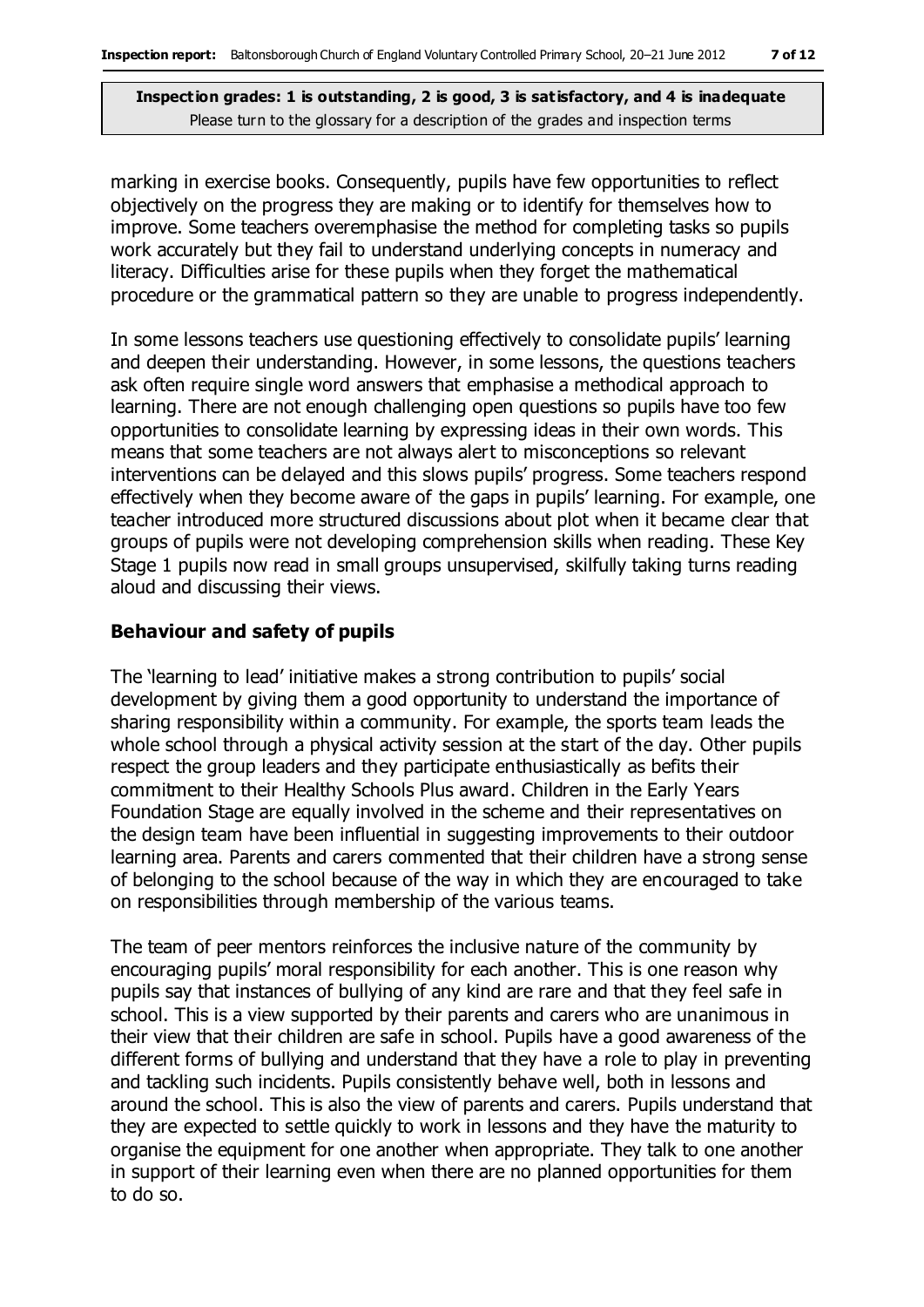#### **Leadership and management**

The headteacher has established a distinctive identity for the school. Staff take full advantage of its rural setting to give pupils experiences in sustainability that make a strong contribution to their spiritual development. For example, pupils are enthusiastic gardeners, keen to harvest fruit and vegetables for cooking and they encourage one another to watch the fledglings in the outdoor classroom. Members of the governing body bring particular expertise to their various committees and provide well-organised support for the headteacher. This includes the arrangements for safeguarding pupils' welfare which meet statutory requirements, but which also have a personalised element that reflects the school's care for individual pupils and their families.

Senior leaders have a secure understanding of the school's main strengths and weaknesses. Staff performance has been managed adequately and training opportunities have helped to improve teaching. For example, effective partnership working with local schools and helpful professional development support provided by the subject leader for mathematics are now beginning to have a positive impact on pupils' progress. This, together with other developments since the previous inspection, shows that the school has capacity for sustained improvement. Nevertheless, reviews of the school's work and the analysis of subsequent findings are not always stringent enough to refine practice still further and enable leaders to bring about more rapid improvements. In addition, the role of middle leaders in challenging and supporting their colleagues is not yet fully developed.

The school is determined that all pupils are given an equal opportunity to learn and individual pupil progress is monitored routinely. Where there are specific concerns, teachers respond with effective action plans to prevent underachievement. The curriculum provides a number of memorable enrichment activities that promote pupils' awareness of their heritage, such as the biennial Shakespeare production. The inclusive nature of the school inspires pupils' positive attitudes. They are interested in cultural diversity but they also recognise the similarities amongst humanity. Following on from the previous inspection, the school has developed a more coherent approach to delivering a range of subjects within a theme-based curriculum. In addition, curriculum initiatives that focus on the quality of pupils' literacy skills are having more of an impact and pupils are increasingly able to edit their own prose independently.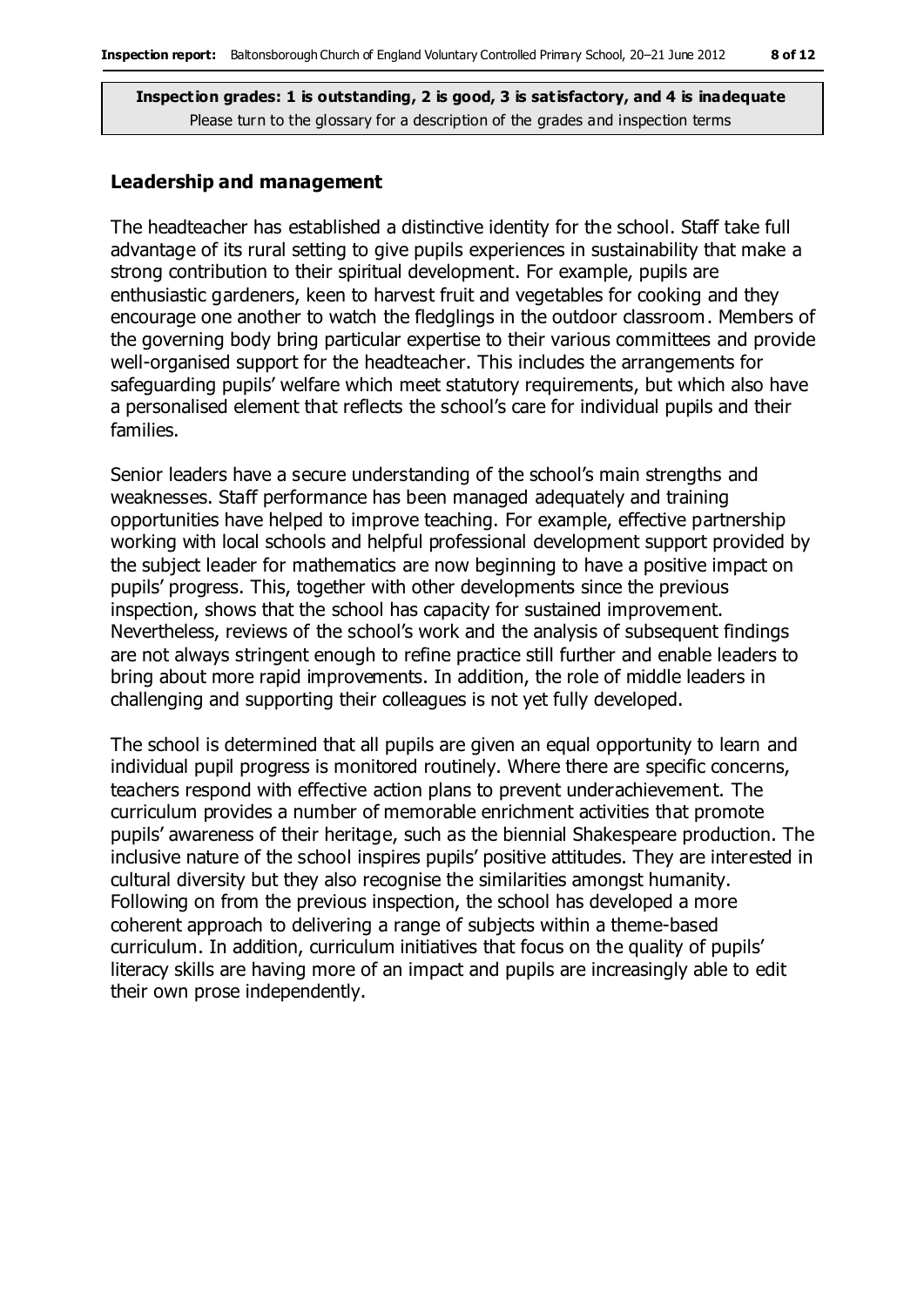# **Glossary**

### **What inspection judgements mean**

| Grade   | <b>Judgement</b> | <b>Description</b>                                            |
|---------|------------------|---------------------------------------------------------------|
| Grade 1 | Outstanding      | These features are highly effective. An outstanding           |
|         |                  | school provides exceptionally well for all its pupils' needs. |
| Grade 2 | Good             | These are very positive features of a school. A school        |
|         |                  | that is good is serving its pupils well.                      |
| Grade 3 | Satisfactory     | These features are of reasonable quality. A satisfactory      |
|         |                  | school is providing adequately for its pupils.                |
| Grade 4 | Inadequate       | These features are not of an acceptable standard. An          |
|         |                  | inadequate school needs to make significant                   |
|         |                  | improvement in order to meet the needs of its pupils.         |
|         |                  | Ofsted inspectors will make further visits until it           |
|         |                  | improves.                                                     |

### **Overall effectiveness of schools**

|                       | Overall effectiveness judgement (percentage of schools) |      |                     |                   |
|-----------------------|---------------------------------------------------------|------|---------------------|-------------------|
| <b>Type of school</b> | <b>Outstanding</b>                                      | Good | <b>Satisfactory</b> | <b>Inadequate</b> |
| Nursery schools       | 54                                                      | 42   |                     |                   |
| Primary schools       | 14                                                      | 49   | 32                  |                   |
| Secondary             | 20                                                      | 39   | 34                  |                   |
| schools               |                                                         |      |                     |                   |
| Special schools       | 33                                                      | 45   | 20                  |                   |
| Pupil referral        |                                                         | 55   | 28                  |                   |
| units                 |                                                         |      |                     |                   |
| All schools           | 16                                                      | 47   | 31                  |                   |

New school inspection arrangements have been introduced from 1 January 2012. This means that inspectors make judgements that were not made previously.

The data in the table above are for the period 1 September to 31 December 2011 and represent judgements that were made under the school inspection arrangements that were introduced on 1 September 2009. These data are consistent with the latest published official statistics about maintained school inspection outcomes (see www.ofsted.gov.uk).

The sample of schools inspected during 2010/11 was not representative of all schools nationally, as weaker schools are inspected more frequently than good or outstanding schools.

Primary schools include primary academy converters. Secondary schools include secondary academy converters, sponsor-led academies and city technology colleges. Special schools include special academy converters and non-maintained special schools.

Percentages are rounded and do not always add exactly to 100.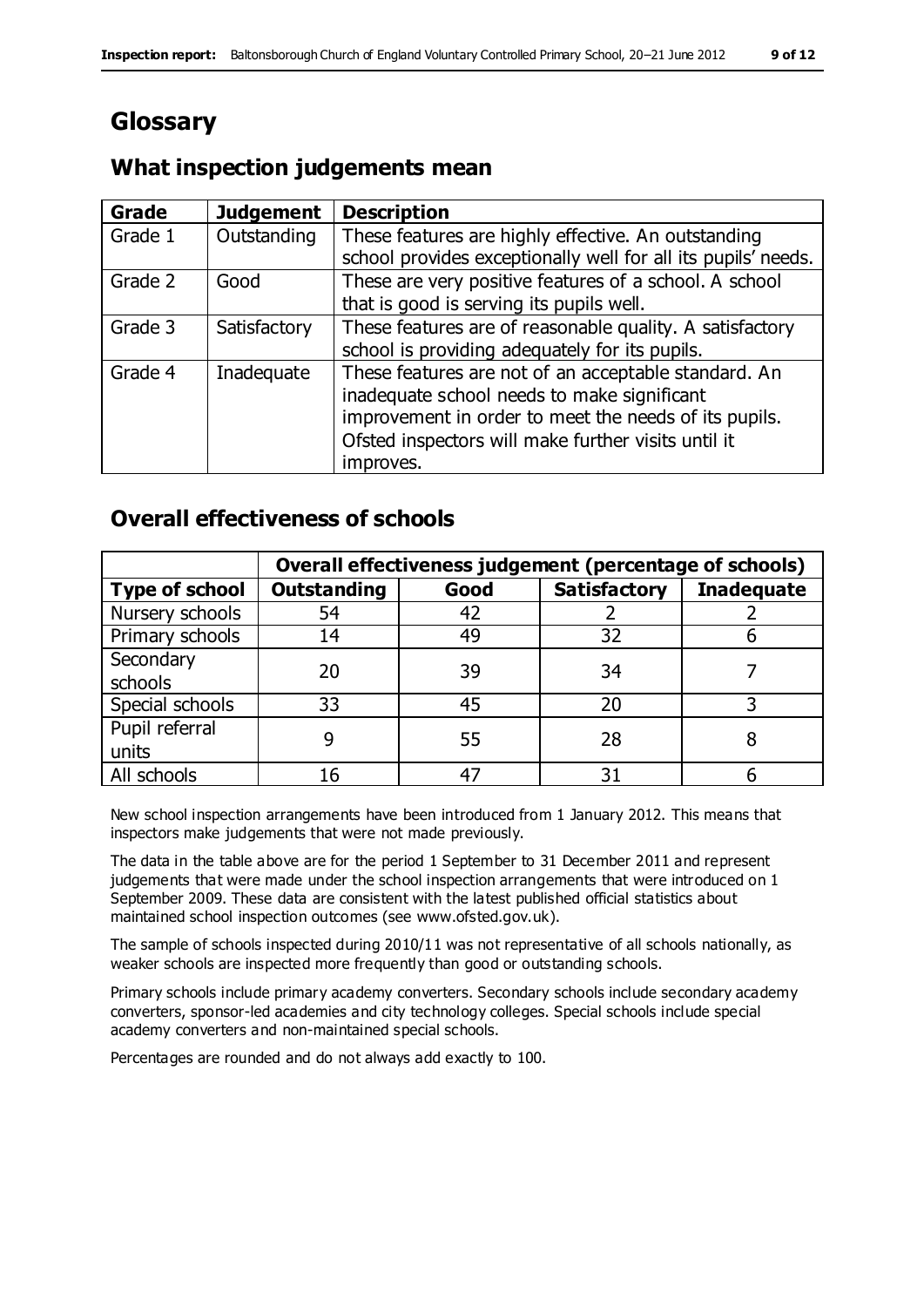# **Common terminology used by inspectors**

| Achievement:               | the progress and success of a pupil in their<br>learning and development taking account of their<br>attainment.                                                                                                        |
|----------------------------|------------------------------------------------------------------------------------------------------------------------------------------------------------------------------------------------------------------------|
| Attainment:                | the standard of the pupils' work shown by test and<br>examination results and in lessons.                                                                                                                              |
| Attendance                 | the regular attendance of pupils at school and in<br>lessons, taking into account the school's efforts to<br>encourage good attendance.                                                                                |
| Behaviour                  | how well pupils behave in lessons, with emphasis<br>on their attitude to learning. Pupils' punctuality to<br>lessons and their conduct around the school.                                                              |
| Capacity to improve:       | the proven ability of the school to continue<br>improving based on its self-evaluation and what<br>the school has accomplished so far and on the<br>quality of its systems to maintain improvement.                    |
| Floor standards            | the national minimum expectation of attainment<br>and progression measures.                                                                                                                                            |
| Leadership and management: | the contribution of all the staff with responsibilities,<br>not just the governors and headteacher, to<br>identifying priorities, directing and motivating staff<br>and running the school.                            |
| Learning:                  | how well pupils acquire knowledge, develop their<br>understanding, learn and practise skills and are<br>developing their competence as learners.                                                                       |
| Overall effectiveness:     | inspectors form a judgement on a school's overall<br>effectiveness based on the findings from their<br>inspection of the school.                                                                                       |
| Progress:                  | the rate at which pupils are learning in lessons and<br>over longer periods of time. It is often measured<br>by comparing the pupils' attainment at the end of a<br>key stage with their attainment when they started. |
| Safety                     | how safe pupils are in school, including in lessons;<br>and their understanding of risks. Pupils' freedom<br>from bullying and harassment. How well the school<br>promotes safety, for example e-learning.             |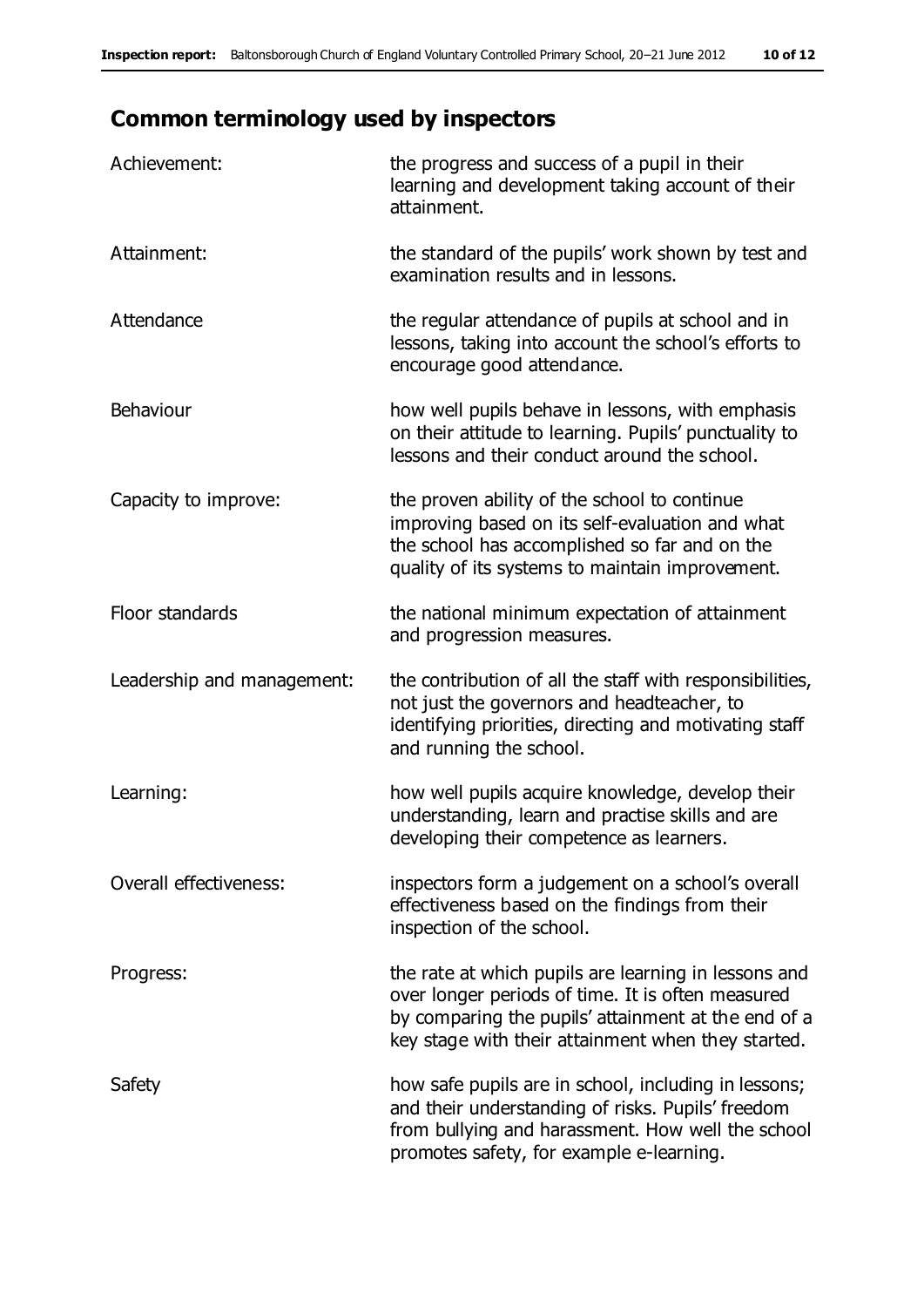#### **This letter is provided for the school, parents and carers to share with their children. It describes Ofsted's main findings from the inspection of their school.**

22 June 2012

Dear Pupils

#### **Inspection of Baltonsborough Church of England Voluntary Controlled Primary School, Glastonbury BA6 8PX**

Thank you for the warm welcome you gave me when I visited your school. I enjoyed hearing you read and talking to you about your learning, especially your topic work on the Olympics. Your views have been taken into account and I have found that yours is a satisfactory school. Here are some of the key findings from the report.

- Your behaviour is good. The 'learning to lead' scheme gives many of you good opportunities for leadership. You feel safe in school and this is something that is important to your parents and carers as well.
- You have good attitudes to learning and make satisfactory progress so that your attainment is broadly average by the time you leave.
- Teaching is satisfactory overall. Your teachers want you to have some memorable learning experiences. It is good that you enjoy gardening and the Shakespeare productions, for example.
- Your headteacher and the other school leaders have made improvements over recent years.

I have asked the staff to continue to improve the school by:

- planning more choices for the children in the Early Years Foundation Stage to learn, both indoors and outdoors
- **EXPLA** explaining what you are going to learn during lessons so you can check your progress while you are working
- asking you questions that make you think in different ways so that you can show them what you understand
- always giving constructive written feedback to help you improve the work in your books
- reviewing your targets more often so that you know how much progress you are making.

I have also asked the leaders to keep a close watch on how well the school is improving.

You can help by continuing to do your best and by talking to your teachers about your learning.

Yours sincerely

Juliet Jaggs Lead inspector